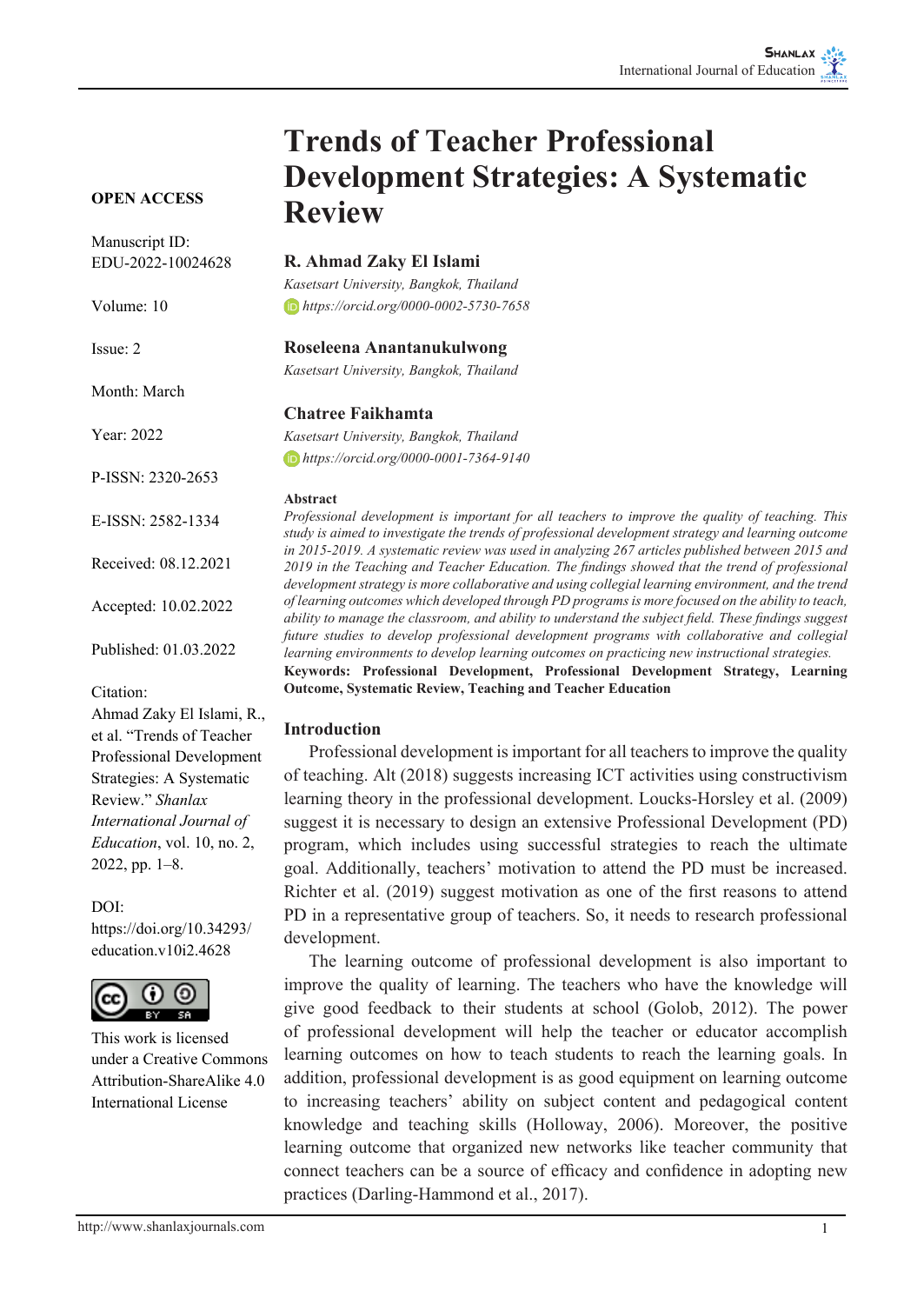To develop research about professional development, we need to conduct a preliminary study through a systematic review of trends in professional development. This study is needed to be conducted to survey the strategies in PD and the learning outcomes through PD implementation, which be conducted during 2015-2019. Wilson (2013) states that systematic review has many excellent bibliographies and information. So, this research method is suitable to conduct the preliminary study about trends in professional development.

The previous studies about professional development showed various strategies on professional development programs (Wetzel et al., 2019; Becker et al., 2019; Walshe and Driver, 2019; Ploeger et al., 2019) and showed various learning outcomes which developed through professional development programs (van Schaik et al., 2019; Akiba et al., 2019; Dirk et al., 2019; Thomson et al., 2019). Three different types of PD are based on a level and function of activities (Thurlings & Brok, 2017); a) coaching, wherein development in an experienced person which individual support another individual such as peer coaching and peer feedback (Huston & Weaver, 2008), b) collaborating, wherein larger groups collaborate on a shared goal and/or product eac other such as a community of practice, lesson study (Patton & Parker, 2017; Coenders & Verhoef, 2018) and c) assessment, assessment in either formative or summative ways, the collaboration involved in the learning process in the appraisal of their learning such as peer assessment and peer review (Sluijsmans et al., 2002). For review study of learning outcome though professional development suggested which characteristics of professional development make effective teacher learning. Findings showed that teacher knowledge, teacher skills, attitudes in teachers, teacher network, and student learning (McFadden & Williams, 2020; Ell & Major, 2019; Koponen et al., 2019).

So, we need to explore these two issues through systematic review by investigating these research questions; What are the trends in the strategy used on professional development programs since 2015- 2019? What are the trends in learning outcomes developed through professional development programs since 2015-2019?

#### **Definition of Professional Development**

The literature provides various definitions of professional development. OECD (2009) defines professional development teachers: "as activities that develop an individual's skills, knowledge, expertise and other characteristics as a teacher." Darling-Hammond et al. (2017) define effective professional development as improving teacher practices and students' learning outcomes. It can be such as focusing on teaching strategies to support teacher learning within teachers' classroom contexts, supporting collaboration for teachers to share ideas and collaborate in their learning. In addition, Scher& O'Reilly (2009) define professional development as immediate outcomes about teachers' knowledge and beliefs, intermediate outcomes about leading to changes in teacher instruction, and long-term outcomes about resulting in improvements in student achievement. Based on previous definitions, we can state that professional development is activities to support teachers in improving their needs related to their work as teachers.

## **Professional Development Strategies**

Loucks-Horsley et al. (2009) describe 16 specific professional development strategies that support the teaching and learning of science and mathematics include curriculum topic study, immersion in inquiry in science and problem-solving in mathematics, content courses, examining student work and thinking, demonstration lessons, lesson study, action research, case discussion, coaching, mentoring, instructional materials selection, curriculum implementation, workshops, institutes, and seminars, study group, professional networks, and online professional development. Other PD strategies are qualification programs, observation visits to other schools, and reading professional literature (OECD, 2009). These strategies can be combined to be 19 PD strategies that can be implemented in PD programs to improve learning outcomes.

# **Learning Outcome Which Developed Through Professional Development**

The teacher development process is viewed as one of empowerment for ongoing development. Becker et al. (2019) focused on teaching basic skills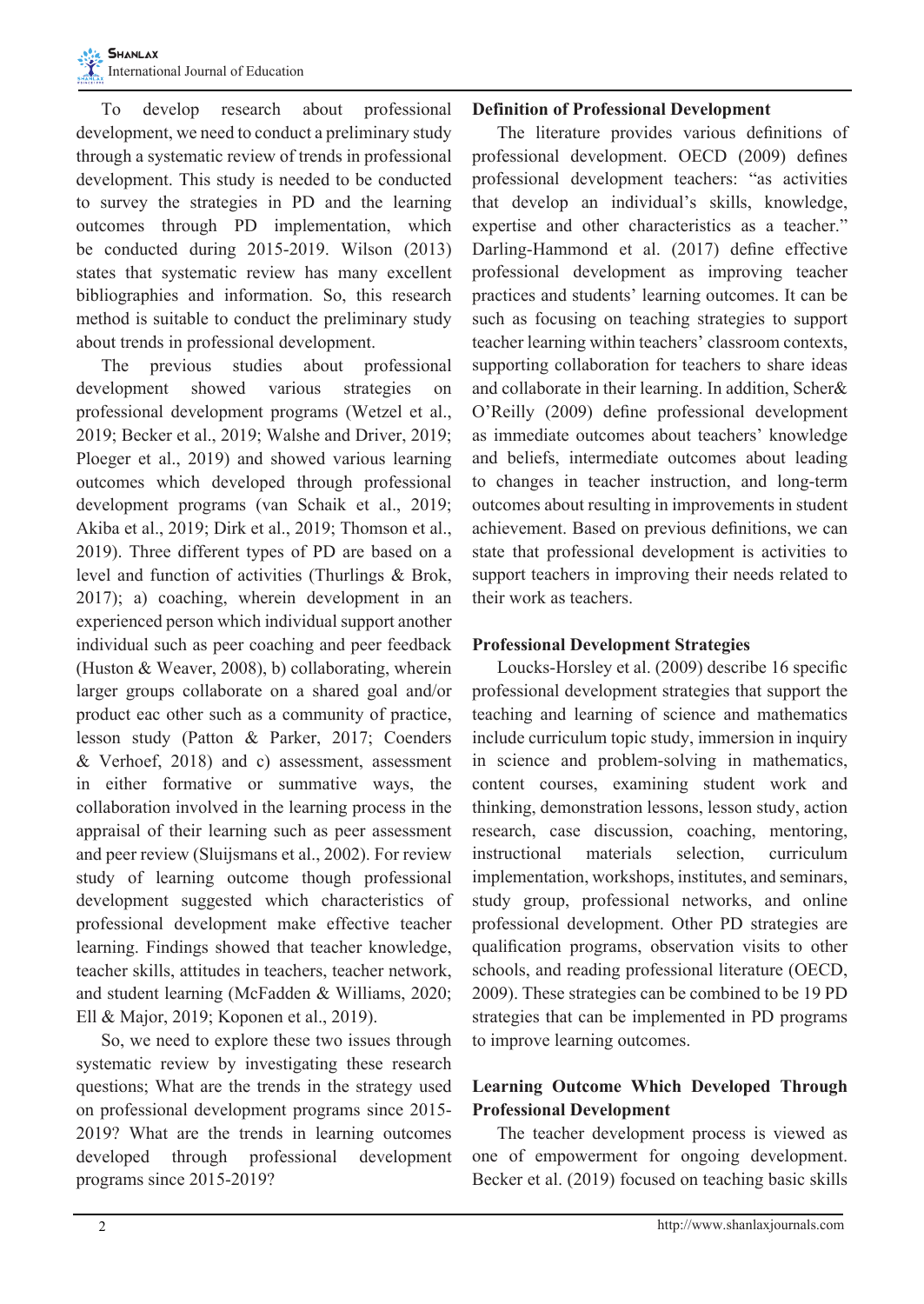and providing to "transmit traditions of successful teaching." Ploeger et al. (2019) focused on teachers' analytical competence. Xu and Ko (2019) centered on professional development to make strides their information of how to advance self-regulated learning (SRL) agreeing to the standards of Communities of Practice (CoP). Thomson et al. (2019) focused on developmental science efficacy trajectories of novice teachers from a STEM-Focused program to draw inductions from longitudinal quantitative and qualitative data, giving a complex picture of science efficacy trajectories for novice teachers.

Furthermore, Dirk et al. (2019) focused on teachers' motivation. All learning outcomes of PD programs in these previous studies were adopted from OECD (2009), including 11 learning outcomes such as teaching special learning needs students, ICT teaching skills, student discipline, and behavior problems, instructional practices, subject field, student counseling, content and performance standards, student assessment practices, teaching in a multicultural setting, classroom management, and school management and administration. The framework of learning outcomes from OECD (2009) is important because it used the term of teacher needs so that this framework will be a benefit for teacher development.

# **Research Methodology**

This study was conducted the systematic review by step of Dixon-Woods (2010) because it can be used in social science research. We have focused on articles with the term "Professional Development." The research articles used in this study were identified with six steps.

In the first step, we made a research question; What are the trend in strategies in professional development programs implementation and its learning outcomes developed through PD implementation since 2015- 2019?

Second step: Making a definition of some inclusion and exclusion criteria to analyze articles and identify the more appropriate studies. The articles that did not present studies according to the inclusion and exclusion criteria were not selected after the definition of inclusion and exclusion criteria available at Tabel 1.

Third step: Searching the articles used the keyword professional development in Teaching and Teacher Education databases with impact factor 2018 as 2.411 and SJR 2018 as 1.51. Then we systematically analyzed all articles, including all of the parts of the manuscript in each article, and excluded the articles which not suitable with table 1, and we got 269 articles.

Fourth step: investigate the trend of professional development strategies and learning outcomes by investigating the highest and lowest number of strategy which used on professional development programs and learning outcomes developed through professional development programs. The process of information categorization by a strategy which used on professional development programs from Loucks-Horsley et al. (2009) and OECD (2009) and learning outcome which developed through professional development programs from OECD (2009). PD Strategies were curriculum topic study, immersion in inquiry in science and problem-solving in mathematics, content courses, examining student work and thinking, demonstration lessons, lesson study, action research, case discussion, coaching, mentoring, instructional materials selection, curriculum implementation, workshops, institutes and seminars, study group, professional networks, online professional development, qualification program, observation visits to other schools, and reading professional literature. The learning outcome which developed through professional development programs included 11 learning outcomes such as teaching special learning needs students, ICT teaching skills, student discipline, and behavior problems, instructional practices, subject field, student counseling, content and performance standards, student assessment practices, teaching in a multicultural setting, classroom management, and school management and administration.

The framework developed these criteria that professional development was related to the professional development strategy and the learning outcome that a professional development program can develop.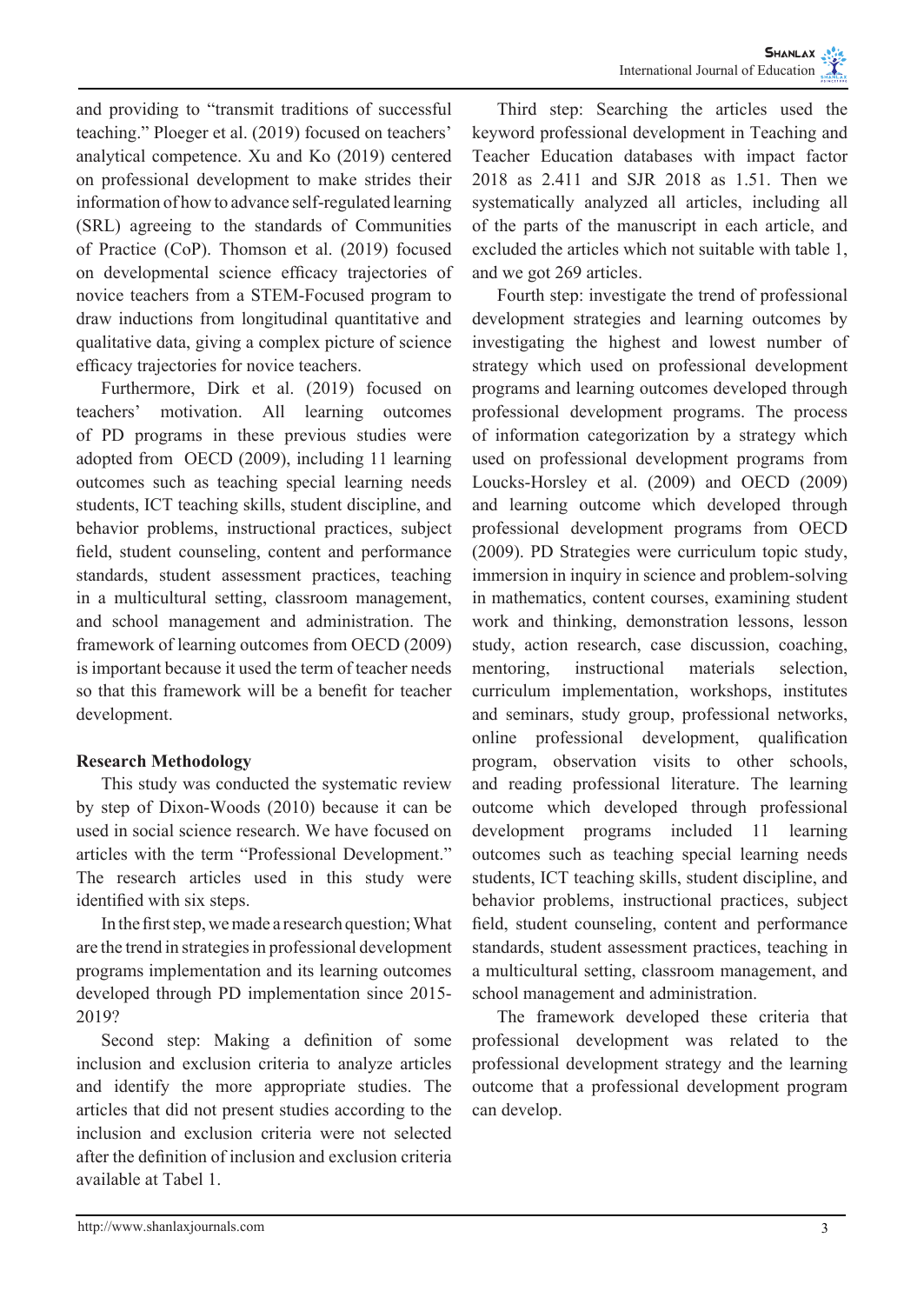# **Table 1: Definition of Inclusion and Exclusion Criteria**

| <b>Inclusion Criteria</b>                                                                                                                        | <b>Exclusion Criteria</b>                                                                                                           |  |  |
|--------------------------------------------------------------------------------------------------------------------------------------------------|-------------------------------------------------------------------------------------------------------------------------------------|--|--|
| Related to professional<br>development and there is<br>a minimum of one strategy<br>on professional<br>used<br>development                       | Related to professional<br>development but there<br>are no learning outcomes                                                        |  |  |
| Related to professional<br>development, there is a<br>minimum of one learning<br>developed<br>outcome<br>professional<br>through<br>development. | that developed through<br>professional development<br>and learning outcomes<br>which developed through<br>professional development. |  |  |
| Published in the<br>year<br>2015-2019                                                                                                            |                                                                                                                                     |  |  |

# **Results**

The trends of professional development strategies used in professional development programs in 2015- 2019 and learning outcomes that developed through professional development programs in 2015-2019 can be seen in Figure 1.

# **The Trend of Professional Development Strategies**

The trend of professional development strategies used in professional development programs in 2015-2019 can be seen detailed in Figure 1. The professional development strategy in Figure 1 consists of 19 PD strategies with code in Table 2.

The trend of 7 PD strategies that become the top 4 was used each year from 2015 until 2019 can be seen in Figure 1.



# **Figure 1: The Trend of 7 PD Strategies which become the Ttop 4 was used in each Year from 2015 Until 2019**

|  |  |  |  | <b>Tabel 2: Code and PD Strategies</b> |
|--|--|--|--|----------------------------------------|
|--|--|--|--|----------------------------------------|

| Code           | <b>PD</b> Strategies                                                  |
|----------------|-----------------------------------------------------------------------|
| 1              | Curriculum topic study                                                |
| 2              | Immersion in inquiry in science and<br>problem solving in mathematics |
| 3              | Content courses                                                       |
| $\overline{4}$ | Examining student work and thinking                                   |
| 5              | Demonstration lessons                                                 |
| 6              | Lesson study                                                          |
| 7              | Action research                                                       |
| 8              | Case discussion                                                       |
| 9              | Coaching                                                              |
| 10             | Mentoring                                                             |
| 11             | Instructional materials selection                                     |
| 12             | Curriculum implementation                                             |
| 13             | Study group                                                           |
| 14             | Workshops, institutes and seminars                                    |
| 15             | Professional networks                                                 |
| 16             | Online professional development                                       |
| 17             | Qualification program                                                 |
| 18             | Observation visits to other schools                                   |
| 19             | Reading professional literature                                       |

# **The Trend of Learning Outcome Which Developed Through PD Programs**

The trend of learning outcomes that developed through professional development programs in 2015- 2019 can be seen in Figure 2. The learning outcome in Figure 2 consists of 11 learning outcomes with code in Table 3.

The trend of 5learning outcomes that the top 2 developed through PD programs in each year from 2015 until 2019 can be seen in Figure 2.



**Figure 2: The Trend of 5 Learning Outcomes that the Top 2 which Developed through PD Programs in each Year from 2015 until 2019**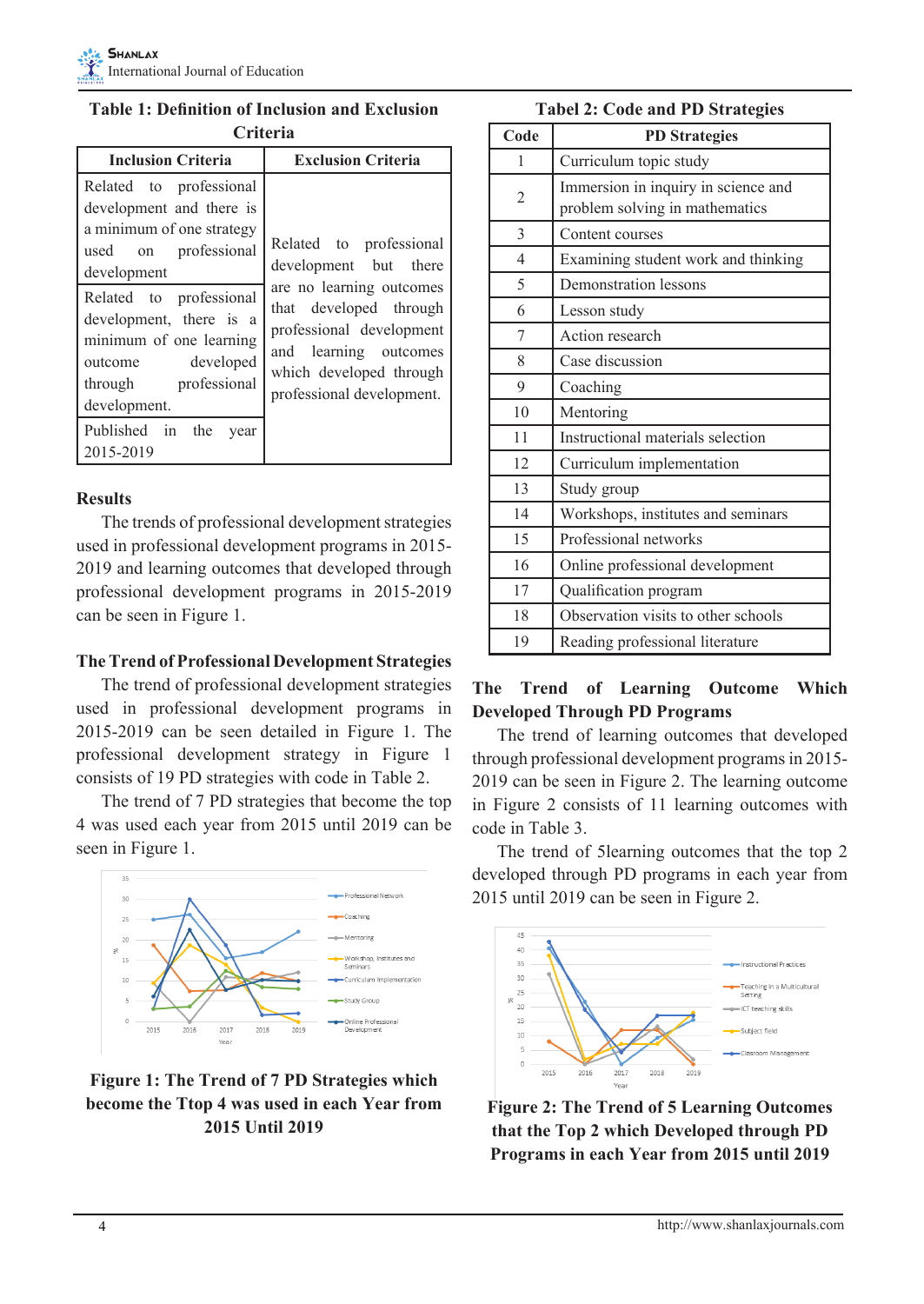| Code           | <b>Learning Outcomes</b>                  |
|----------------|-------------------------------------------|
| 1              | Teaching special learning needs student   |
| $\overline{2}$ | ICT teaching skills                       |
| 3              | Student discipline and behaviour problems |
| $\overline{4}$ | Instructional practices                   |
| 5              | Subject field                             |
| 6              | Student counselling                       |
| 7              | Content and performance standards         |
| 8              | Student assessment practices              |
| 9              | Teaching in a multicultural setting       |
| 10             | Classroom management                      |
| 11             | School management and administration      |

**Tabel 3: Code and Learning Outcomes**

### **Discussion**

Based on Figure 1, we can see that the trend of the professional network is in the most popular used in 2015-2016. Even though was a decrease in 2017, however, in 2018 and 2019 was in the increasing trend to be used in PD programs. Professional networks will increase the enthusiasm of teachers because they can motivate each other during the program, and the goals of programs can be successful and effective for a long time in line with Mu et al. (2018) state that the most important that there is a community of enthusiastic educator. There are lifelong learning and share the resource, ideas from each other. Similarly, Mentis et al. (2016) found that the Mawhai (the New Zealand Maori term for both web and net framework is a professional learning approach of contemporary educational programs that can develop individual and professional identity through community networks and professional practices. The network is that they give importance to others, both inside and outside the expert area. Learning together has increased confidence and competence to practice more effectively together. In addition, Ell & Major (2019) focus on a networked professional learning community. The extensive activity and learning theory are an effective way to understand the network learning community. The learning challenge for the teacher who formed the group and constituted their motivation for coming together and raising achievement in mathematics in their community. An effective network learning community brings an about sustained change in

teacher practice and is helpful for improvement in learner outcomes and the creation of new knowledge amongst the participants. It is relevant with Knapp (2003), and Darling-Hammond & McLaughlin (1995) found that effective professional development highlights the importance of collaborative and collegial learning environments and communities of practice in schools.

The opposite with professional networks, the workshop, institutes, and seminars are the less popular in 2019. Even though coaching was popular in 2015 and 2016 but from 2017 until 2019 in the decreasing trend to be used in PD programs and not used in 2019. This trend is similar with curriculum implementation, even though in 2015-2016 were increased and become the most popular but since 2017 until 2019 is in the decreasing trend to be used in PD programs. Workshop, institutes, and seminars are the PD strategies used in a short time and are not sustainable. It can be why recently this strategy has not been popular in the PD programs. Many teachers only attend workshops, institutes, and seminars on professional development, but the impact is not effective relatively. It is consistent with Yoon et al. (2007) found that workshop is ineffective to increase teacher practice. Additionally, many new strategies on PD program, so the PD strategies which be used in the PD program move to more effective and sustainable to increase the teacher practice such as online professional development which uses an online platform, and coaching, mentoring, and study group which has a collaborative and collegial learning environment that more effective in professional development programs (Knapp, 2003; Darling-Hammond & McLaughlin, 1995).

This study also found that the four other strategies, including coaching, mentoring, study group, and online professional development, are relatively similar and stable. The collaborative and collegial learning environment that is more effective in professional development programs can be why these four strategies are in the stable trend (Knapp, 2003; Darling-Hammond & McLaughlin, 1995).

Based on Figure 2, we can see that instructional practices, classroom management, and subject field trends are similar. These three learning outcomes are the top three in 2015 and were decreased in 2016 for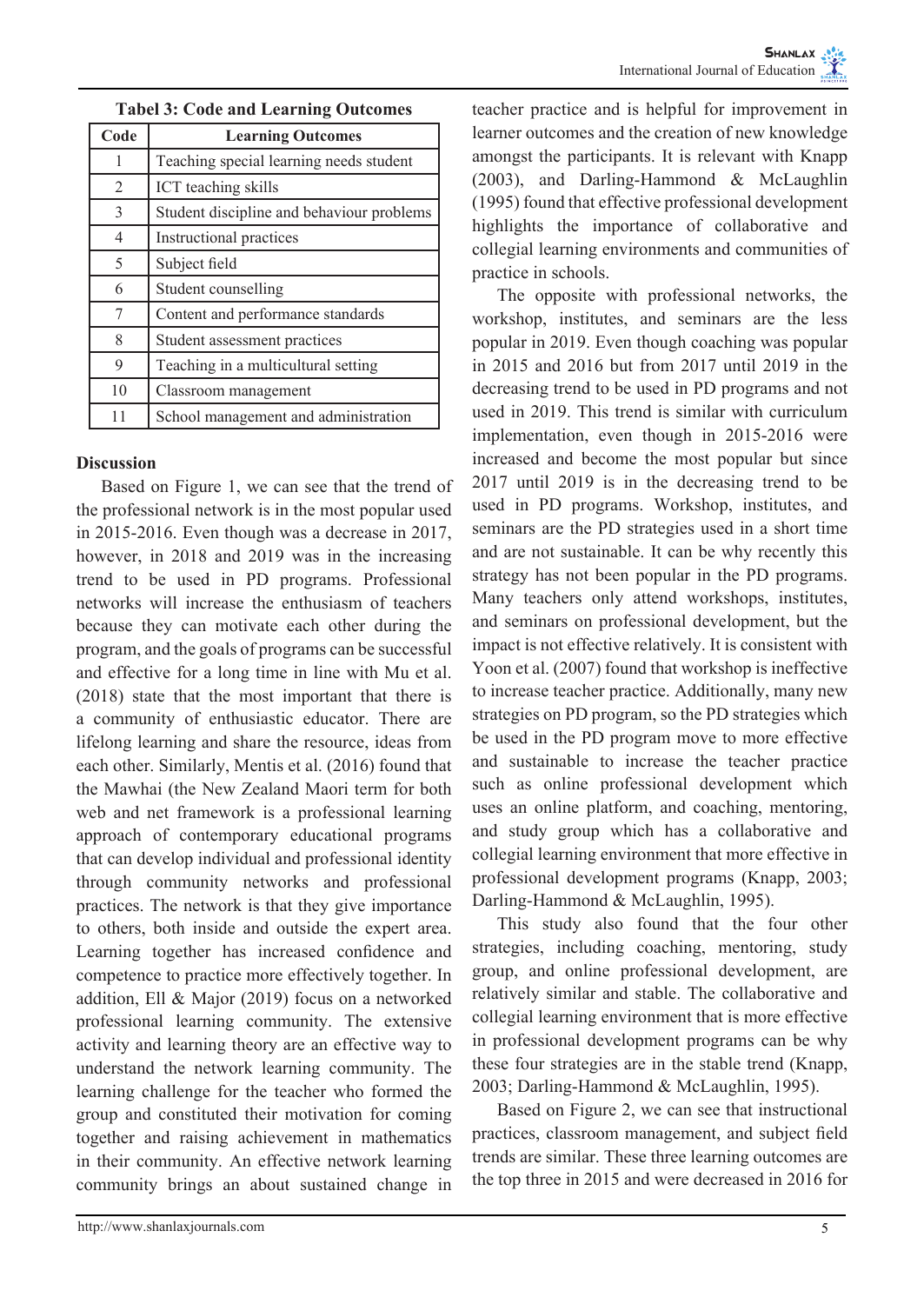the subject field, and 2017 for instructional practices, classroom management, then increased in the next year until 2019 to be developed through PD programs. However, other learning outcomes included teaching in a multicultural setting and ICT teaching skills are similar but were decreased in 2019. This is the opposite of the three learning outcomes, including instructional practices, classroom management, and subject field. These findings can inform us that the three learning outcomes still focus on teacher professional development.

These three learning outcomes become the key success of teachers to teach in the classroom. Teachers who can teach, including pedagogical knowledge, content knowledge, and classroom management, will succeed in teaching. The previous studies about the importance of pedagogical knowledge, content knowledge, and classroom management in STEM Education by Shernoff et al. (2017) found that the teachers do not believe they can prepare for integrated STEM approach implementation. Dare et al. (2018) found that teachers must struggle to balance addressing each of the three STEM disciplines. Additionally, Tao (2019) found that most kindergarten teachers were not familiar with STEM education and were not confident implementing integrated STEM Education.

The instructional practices developed by professional development programs have various focuses, such as on teachers' pedagogical knowledge and competencies by Geldenhuys & Oosthuizene(2015). Geldenhuys & Oosthuizen (2015) found that the teachers' content knowledge and pedagogical knowledge and competencies have to be obtained through continuous professional development.Another focus is using differentiated instruction practice (DI-practice) give effect on selfreported changes (De Neve et al. (2015). De Neve et al. (2015) found that in using DI-practicerevealed a direct relationship between teacher autonomy with self-reported changes. De Neve et al. (2015) found that autonomous teachers have a higher degree of professionalism. Additionally, Dvir (2015) investigated the student teachers' views and ideas with disabilities regarding the inclusion of disabled students in the school/classroom context and how student teachers with physical disabilities construct

their personal-professional identity.

Based on previous studies, we can see that many instructional strategies must be understood by teachers that can be trained to teachers through professional development programs, mainly the new instructional strategies. So teachers will need a professional development program to develop the learning outcome in practicing new instructional strategies by increasing the ability to teach, manage the classroom, and understand the subject field.

## **Conclusion**

The findings showed that the trend of professional development strategy is more collaborative and using collegial learning environment, and the trend of learning outcomes which developed through PD programs is more focused on the ability to teach, ability to manage the classroom, and ability to understand the subject field.

The findings suggest that future studies develop professional development programs with collaborative, collegial learning environments to practice new instructional strategies.

### **Acknowledgement**

Authors thank National Research Council of Thailand (NRCT) through RGJ-Ph.D Scholarship with contract number วช.อว.(อ)(กบง)/321/2563 for funding this research

# **References**

- Akiba, Motoko, et al. "Lesson Study Design Features for Supporting Collaborative Teacher Learning." *Teaching and Teacher Education,*  vol. 77, 2019, pp. 352-65.
- Alt, Dorit. "Science Teachers' Conceptions of Teaching and Learning, ICT Efficacy, ICT Professional Development and ICT Practices Enacted in their Classrooms." *Teaching and Teacher Education*, vol. 73, 2018, pp. 141-50.
- Coenders, Fer, and Nellie Verhoef. "Lesson Study: Professional Development (PD) for Beginning and Experienced Teachers." *Professional Development in Education*, vol. 45, no. 2, 2019, pp. 217-30.
- Dare, Emily A., et al. "Understanding Science Teachers' Implementations of Integrated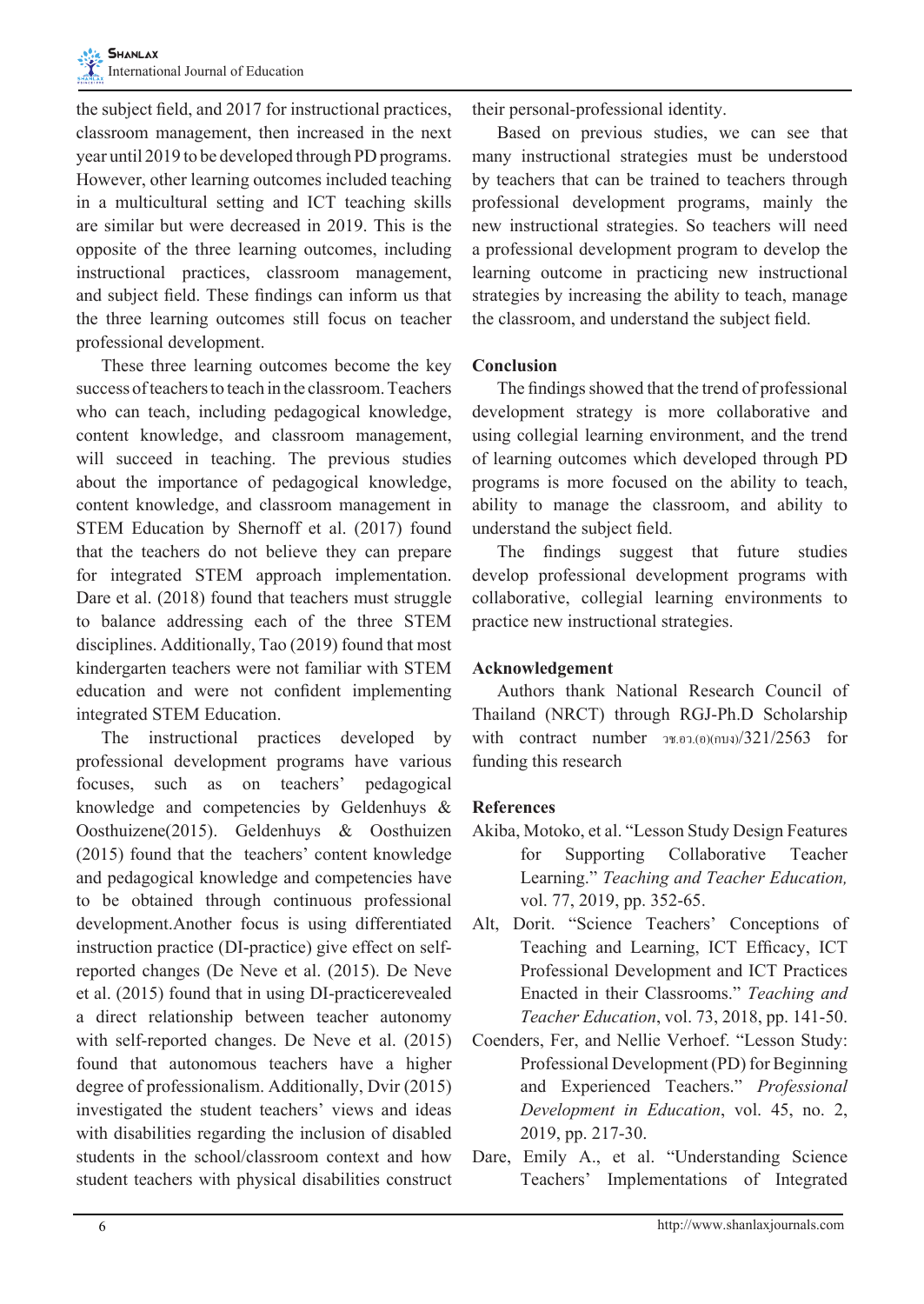STEM Curricular units through a Phenomenological Multiple Case Study." *International Journal of STEM Education*, vol. 5, 2018, pp. 1-19.

- Darling-Hammond, Linda, and Milbrey W. McLaughlin. "Policies that Support Professional Development in an Era of Reform." *Phi Delta Kappan*, vol. 76, no. 8, 1995, pp. 597-604.
- Darling-Hammond, Linda, et al. *Effective Teacher Professional Development*. Learning Policy Institute, 2017.
- De Neve, Debbie, et al. "The Importance of Job Resources and Self-Efficacy for Beginning Teachers' Professional Learning in Differentiated Instruction." *Teaching and Teacher Education*, vol. 47, 2015, pp. 30-41.
- Dixon-Woods, Mary. "Systematic Reviews and Qualitative Methods." *Qualitative Research: Theory, Method and Practice*. Sage, 2010, pp. 331-46.
- Dvir, Nurit. "Does Physical Disability affect the Construction of Professional Identity? Narratives of Student Teachers with Physical Disabilities." *Teaching and Teacher Education,* vol. 52, 2015, pp. 56-65.
- Ell, Fiona, and Karen Major. "Using Activity Theory to Understand Professional Learning in a Networked Professional Learning Community." *Teaching and Teacher Education*, vol. 84, 2019, pp. 106-17.
- Geldenhuys, Johanna L., and Lizette C. Oosthuizen. "Challenges Influencing Teachers' Involvement in Continuous Professional Development: A South African Perspective." *Teaching and Teacher Education*, vol. 51, 2015, pp. 203-12.
- Golob, Helena Mazi. "The Impact of Teacher's Professional Development on the Results of Pupils at National Assessment of Knowledge." *Procedia - Social and Behavioral Sciences*, vol. 47, 2012, pp. 1648-54.
- Holloway, John H. "Connecting Professional Development to Student Learning Gains." *Science Educator*, vol. 15, no. 1, 2006, pp. 37-43.
- Huston, Therese, and Carol L. Weaver. "Peer

Coaching: Professional Development for Experienced Faculty." *Innovative Higher Education,* vol. 33, 2008, pp. 5-20.

- Knapp, Michael S. "Professional Development as a Policy Pathway." *Review of Research in Education*, vol. 27, 2003, pp. 109-57.
- Koponen, Mika, et al. "Using Network Analysis Methods to Investigate how Future Teachers Conceptualize the Links between the Domains of Teacher Knowledge." *Teaching and Teacher Education*, vol. 79, 2019, pp. 137-52.
- Loucks-Horsley, Susan, et al. *Designing Professional Development for Teachers of Science and Mathematics*. Corwin press, 2009.
- Mentis, Mandia, et al. "Māwhai: Webbing a Professional Identity through Networked Interprofessional Communities of Practice." *Teaching and Teacher Education*, vol. 60, 2016, pp. 66-75.
- McFadden, Amanda, and Kate E. Williams. "Teachers as Evaluators: Results from a Systematic Literature Review." *Studies in Educational Evaluation*, vol. 64, 2020.
- Mu, Guanglun Michael, et al. "Building Pedagogical Content Knowledge within Professional Learning Communities: An Approach to Counteracting Regional Education Inequality." *Teaching and Teacher Education,*  vol. 73, 2018, pp. 24-34.
- OECD. *Creating Effective Teaching and Learning Environments: First Results from TALIS*. OECD Publishing, 2009.
- Patton, Kevin, and Melissa Parker. "Teacher Education Communities of Practice: More than a Culture of Collaboration." *Teaching and Teacher Education,* vol. 67, 2017, pp. 351-60.
- Ploeger, Wilfried, et al. "Development of Trainee Teachers' Analytical Competence in their Induction Phase - A Longitudinal Study Comparing Science and Non-science Teachers." *Teaching and Teacher Education*, vol. 85, 2019, pp. 215-25.
- Richter, Dirk, et al. "What Motivates Teachers to Participate in Professional Development? An Empirical Investigation of Motivational Orientations and the Uptake of Formal